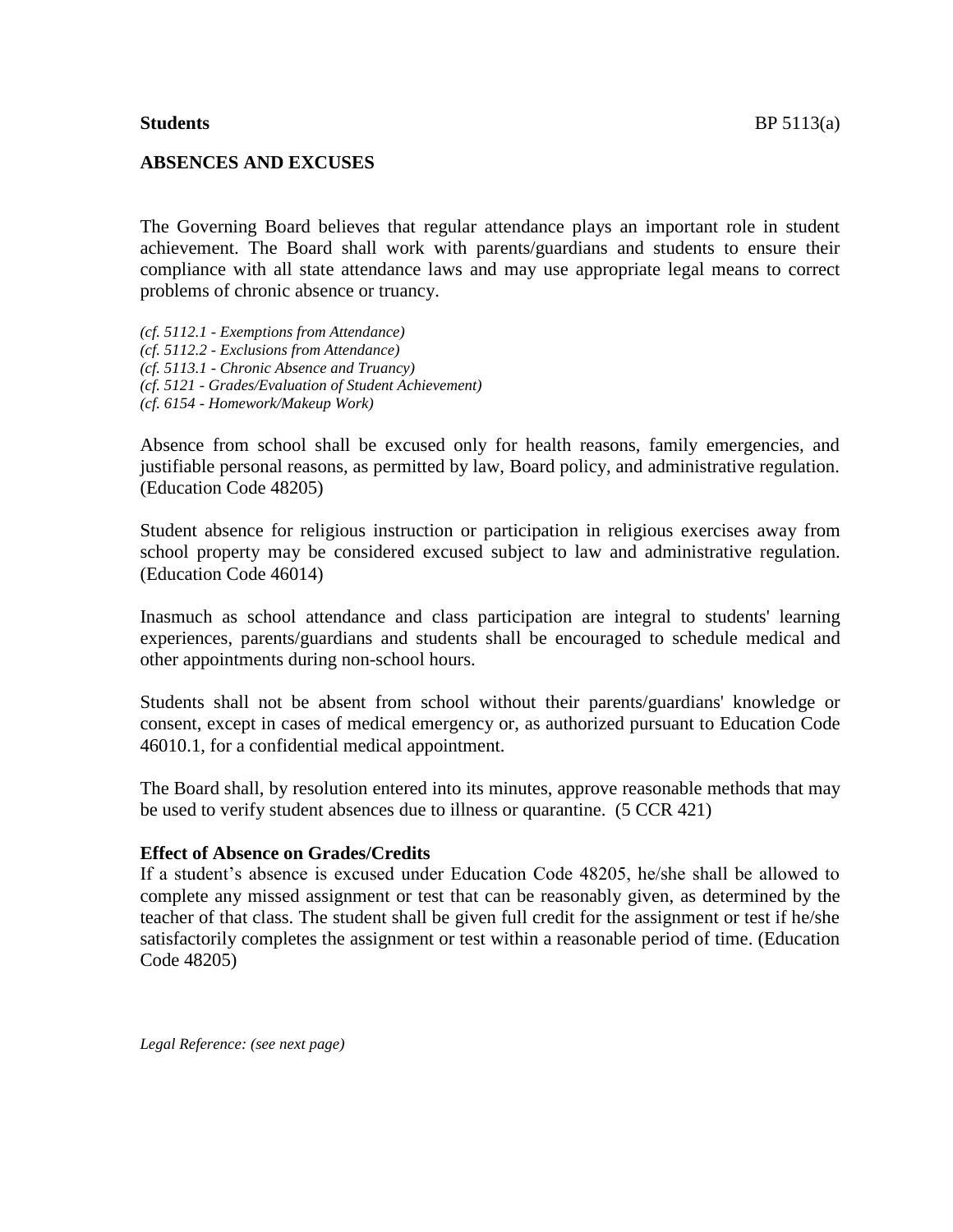#### *Legal Reference:*

*EDUCATION CODE 1740 Employment of personnel to supervise attendance (county superintendent) 37201 School month 37223 Weekend classes 41601 Reports of average daily attendance 42238-42250.1 Apportionments 46000 Records (attendance) 46010-46014 Absences 46100-46119 Attendance in kindergarten and elementary schools 46140-46147 Attendance in junior high and high schools 48200-48208 Children ages 6-18 (compulsory full-time attendance) 48210-48216 Exclusions from attendance 48240-48246 Supervisors of attendance 48260-48273 Truants 48292 Filing complaint against parent 48320-48324 School attendance review boards 48340-48341 Improvement of student attendance 48980 Parental notifications 49067 Unexcused absences as cause of failing grade 49701 Provisions of the interstate compact on educational opportunities for military children ELECTIONS CODE 12302 Student participation on precinct boards FAMILY CODE 6920-6929 Consent by minor for medical treatment VEHICLE CODE 13202.7 Driving privileges; minors; suspension or delay for habitual truancy WELFARE AND INSTITUTIONS CODE 601-601.4 Habitually truant minors 11253.5 Compulsory school attendance CODE OF REGULATIONS, TITLE 5 306 Explanation of absence 420-421 Record of verification of absence due to illness and other causes ATTORNEY GENERAL OPINIONS 87 Ops.Cal.Atty.Gen. 168 (2004) 66 Ops.Cal.Atty.Gen. 244 (1983) COURT DECISIONS American Academy of Pediatrics et al v. Lungren et al (1997) 16 Cal.4th 307*

*Management Resources:*

*CSBA PUBLICATIONS Improving Student Achievement by Addressing Chronic Absence, Policy Brief, December 2010 WEB SITES CSBA: http://www.csba.org*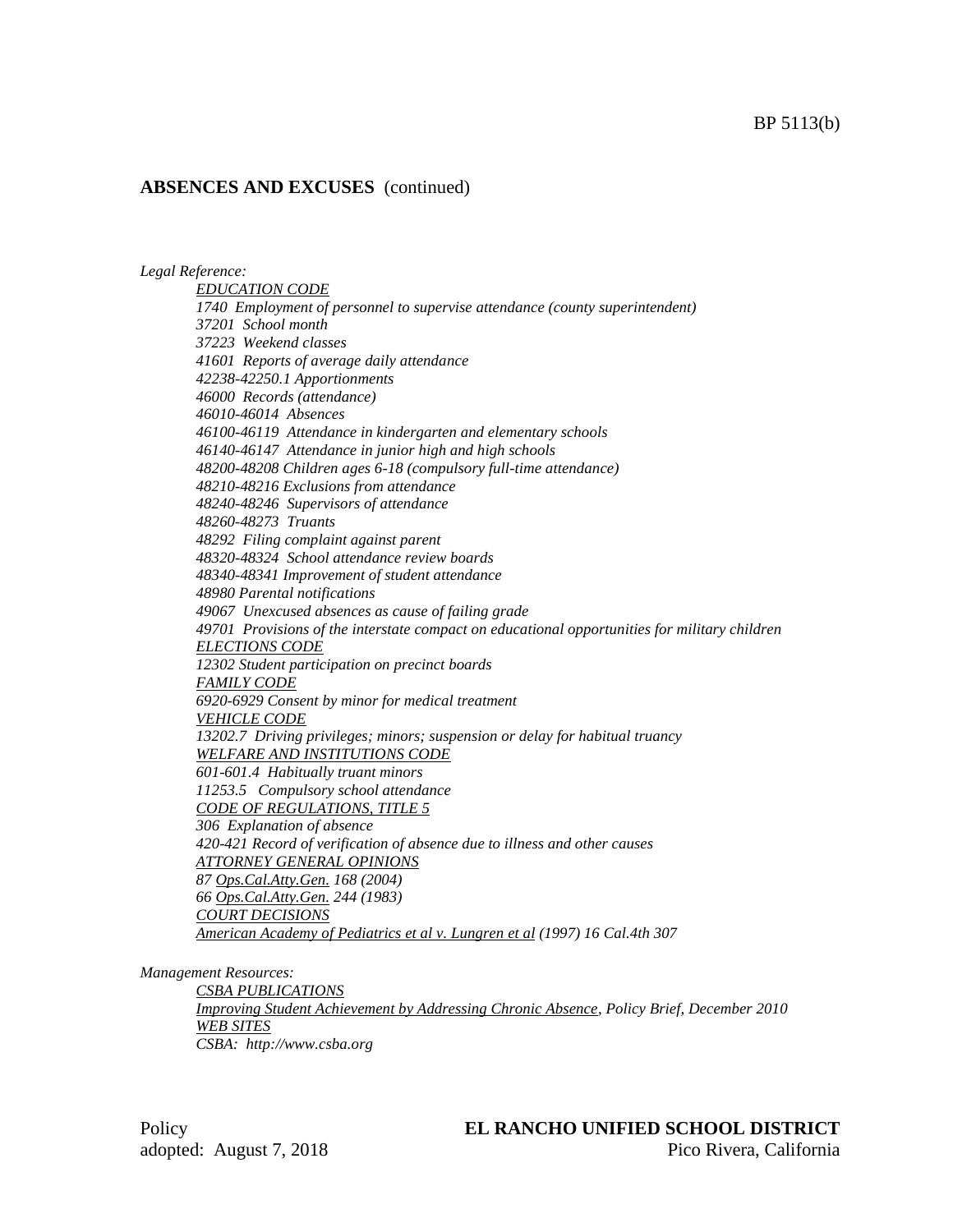# **Excused Absences**

A student's absence shall be excused for any of the following reasons:

- 1. Personal illness (Education Code 48205)
- 2. Quarantine under the direction of a county or city health officer (Education Code 48205)

# *(cf. 5112.2 - Exclusions from Attendance)*

- 3. Medical, dental, optometrical, or chiropractic appointment (Education Code 48205)
- 4. Attendance at funeral services for a member of the immediate family, which shall be limited to one day if the service is conducted in California or three days if the service is conducted out of state (Education Code 48205)

*Immediate family* shall be defined as mother, father, grandmother, grandfather, spouse, son/son-in-law, daughter/daughter-in-law, brother, sister, or any relative living in the student's immediate household. (Education Code 45194, 48205)

- 5. Jury duty in the manner provided by law (Education Code 48205)
- 6. The illness or medical appointment of a child to whom the student is the custodial parent (Education Code 48205)
- *(cf. 5146 - Married/Pregnant/Parenting Students)*
- 7. Upon advance written request by the parent/guardian and the approval of the principal or designee, justifiable personal reasons including, but not limited to: (Education Code 48205)
	- a. Appearance in court
	- b. Attendance at a funeral service
	- c. Observation of a holiday or ceremony of his/her religion
	- d. Attendance at religious retreats for no more than four hours per semester
	- e. Attendance at an employment conference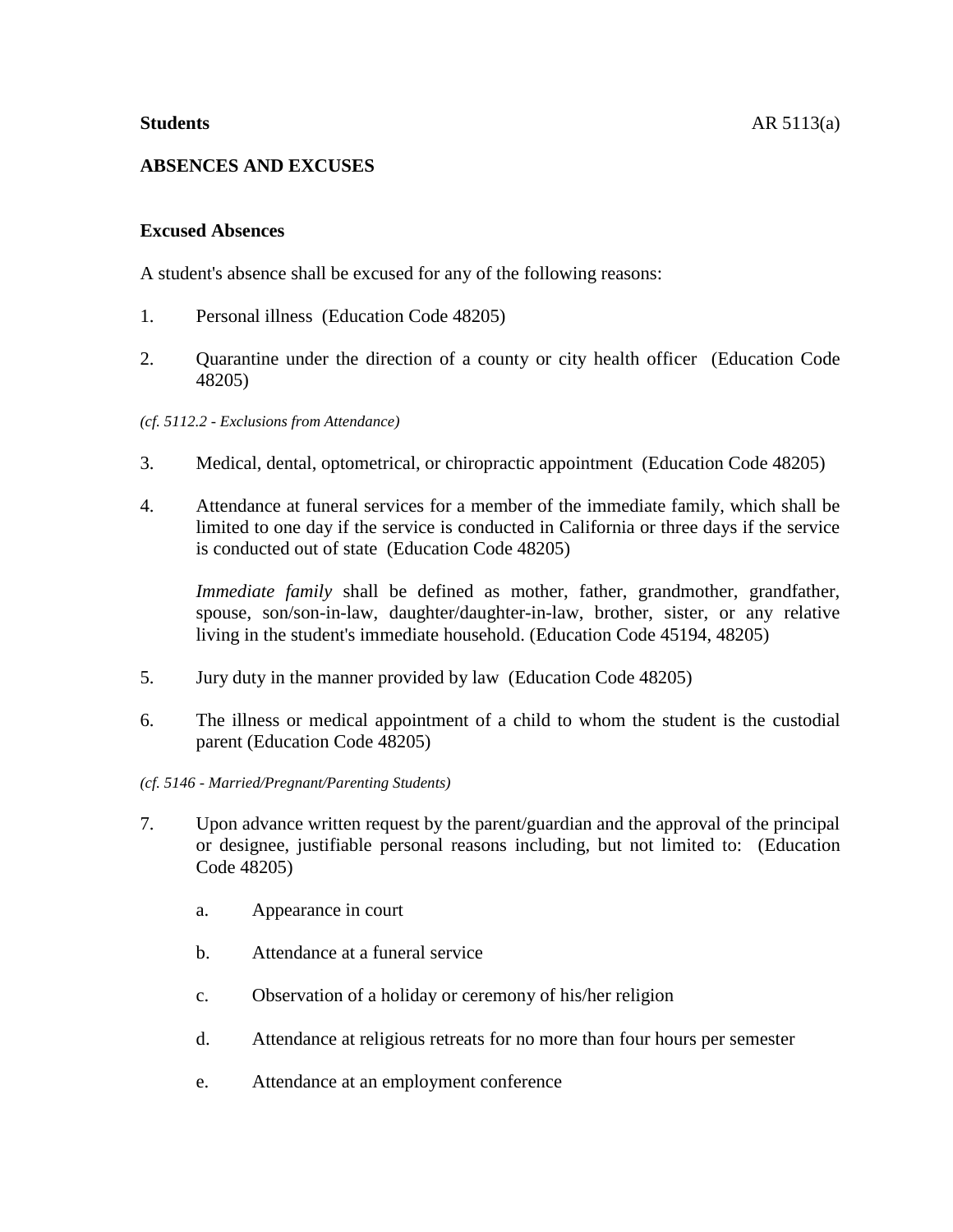- f. Attendance at an educational conference offered by a nonprofit organization on the legislative or judicial process
- 8. Service as a member of a precinct board for an election pursuant to Elections Code 12302 (Education Code 48205)
- *(cf. 6142.3 - Civic Education)*
- 9. To spend time with an immediate family member who is an active duty member of the uniformed services, as defined in Education Code 49701, and has been called to duty for deployment to a combat zone or a combat support position or is on leave from or has immediately returned from such deployment (Education Code 48205)
- *(cf. 6173.2 - Education of Children of Military Families)*
- 10. To attend his/her naturalization ceremony to become a United States citizen. (Education Code 48205)
- 11. Participation in religious exercises or to receive moral and religious instruction in accordance with district policy, subject to the following conditions: (Education Code 46014)
	- a. The student's parent/guardian shall provide written consent for the absence.
	- b. The student shall attend at least the minimum school day.
	- c. The student shall be excused from school for this purpose on no more than four days per school month.

*(cf. 6141.2 - Recognition of Religious Beliefs and Customs)*

#### **Method of Verification**

When a student who has been absent returns to school, he/she shall present a satisfactory explanation verifying the reason for the absence. Absences shall be verified by the student's parent/guardian, other person having control of the minor, or the student if age 18 or older. (Education Code 46012; 5 CCR 306)

The following methods may be used to verify student absences:

1. Written note, fax, email, or voice mail from parent/guardian or parent representative.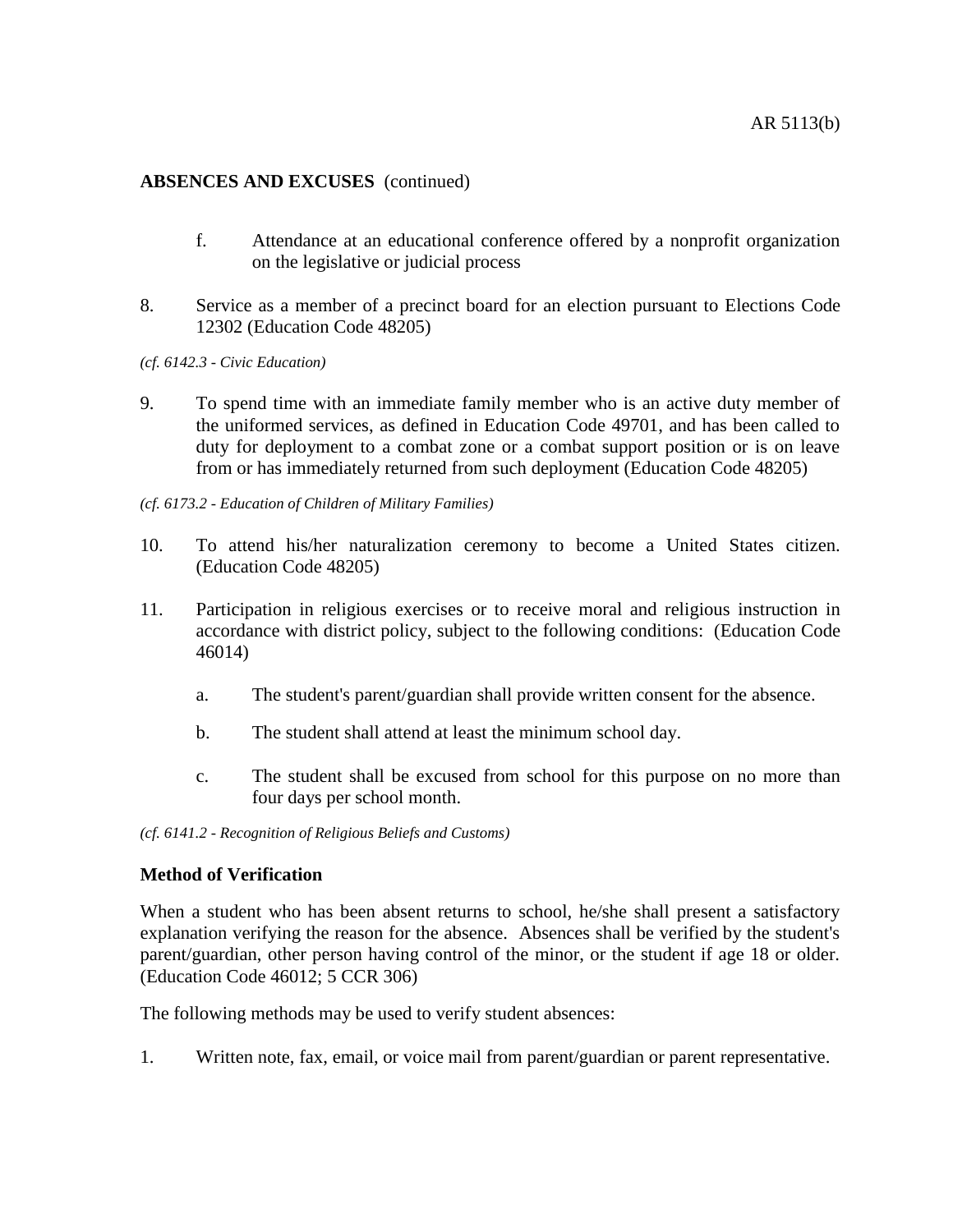- 2. Conversation, in person or by telephone, between the verifying employee and the student's parent/guardian or parent representative. The employee shall subsequently record the following:
	- a. Name of student
	- b. Name of parent/guardian or parent representative
	- c. Name of verifying employee
	- d. Date(s) of absence
	- e. Reason for absence
- 3. Visit to the student's home by the verifying employee, or any other reasonable method which establishes the fact that the student was absent for the reasons stated. The employee shall document the verification and include the information specified in item #2 above.
- 4. Physician's verification.
	- a. When excusing students for confidential medical services or verifying such appointments, district staff shall not ask the purpose of such appointments but may request a note from the medical office to confirm the time of the appointment.
	- b. If a student shows a pattern of chronic absenteeism due to illness, district staff may require physician verification of any further student absences.

# **Parental Notifications**

At the beginning of each school year, the Superintendent or designee shall:

- 1. Notify parents/guardians of the right to excuse a student from school in order to participate in religious exercises or to receive moral and religious instruction at their places of worship, or at other suitable places away from school property designated by a religious group, church, or denomination (Education Code 46014, 48980)
- 2. Notify students in grades 7-12 and the parents/guardians of all students that school authorities may excuse any student from school to obtain confidential medical services without the consent of the student's parent/guardian (Education Code 46010.1)